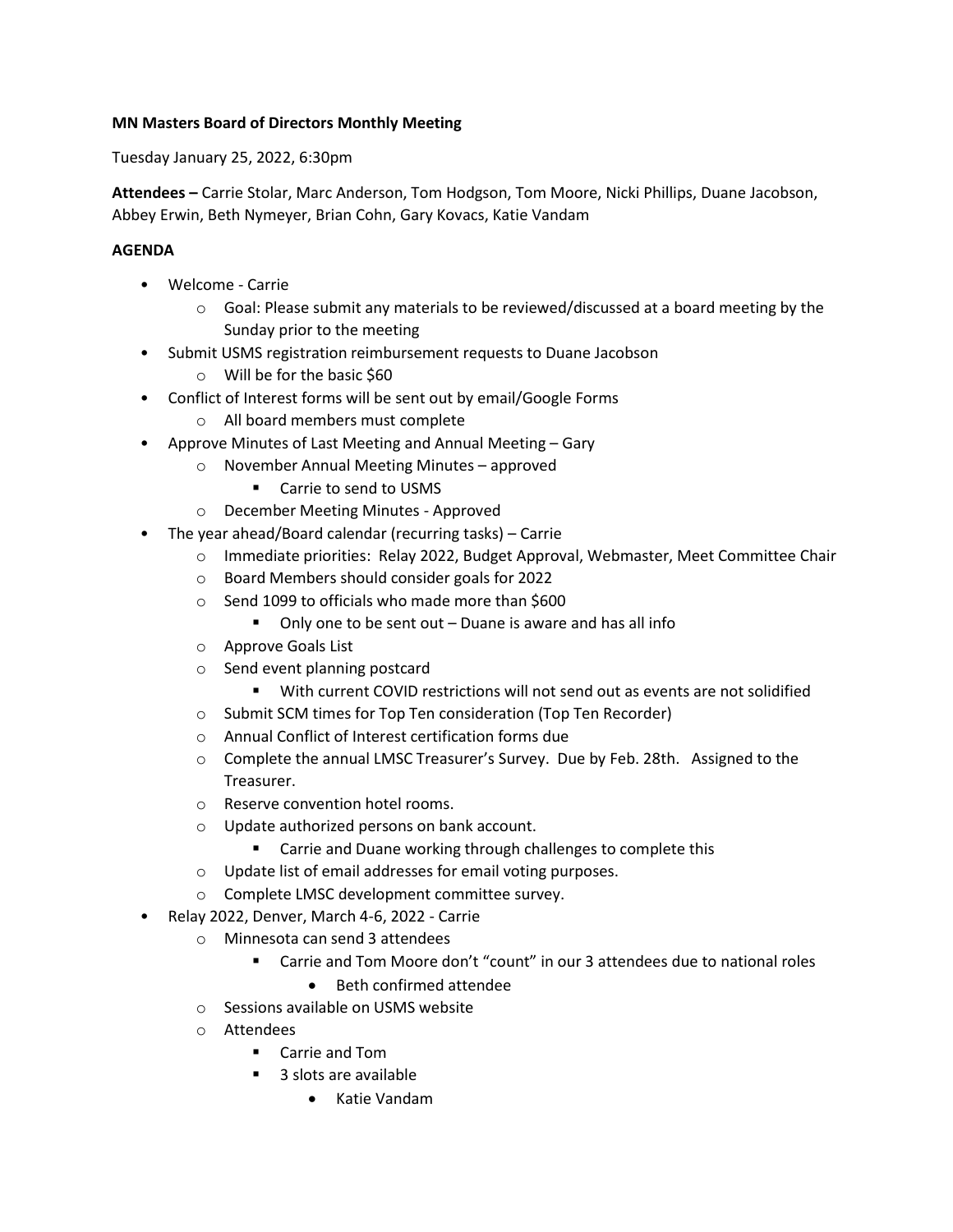- Follow up with Carrie by Friday 1/28
- Policy Updates Beth/Brian
	- o Club Assistant
		- User agreement per event
		- 6% is industry standard for these platforms
		- Streamlines some process compared to other options
		- Encouraged usage of SwimPhone App
		- Will pay via Credit Card process company (Stripe) that send monies to appropriate parties once payment is approved
- Approval of 2022 Budget Duane
- State meet update Meet committee
- 2022 Goals Carrie/all
- Committee Chairs
	- o Meet Committee- speak to Mr Vandam
- Webmaster Gary Kovacs
	- $\circ$  Brian Cohn can support as backup
- Add cancellation policy to meet checklist
	- o This will be more single and multi-date events

## **Regular Board Updates**

- Exec. Committee Reports
	- o Treasurer
		- 2022 Budget Review
		- Updates were made based on December 2021 meeting include separating out foundation and MN Annual meeting budget
		- Questions Regarding:
			- Meet/Event budget as only 1 has been scheduled in March
			- Concerns over cost of SCM meet at U of M
			- Potential for 6 meets
		- Include donations to Foundation Committee during meet sign up
		- Remove ALTS budget item
		- Proposal to approve budget and review in May
		- Remove funds from Relay and USMS Annual meeting, change net loss for foundations to \$1000
		- Add \$500 line item of donations for revenue
		- Updated proposed budget loss of \$9,997 for 2022
		- Approved by Executive Committee
- January Membership
	- $\circ$  As of January 22 we have 798 people registered for this year. It is up by nearly 125 compared to last year, but about 100 people behind pre-covid registration numbers.
		- 2022 798
		- 2021 675
		- 2020 917
		- $-2019 892$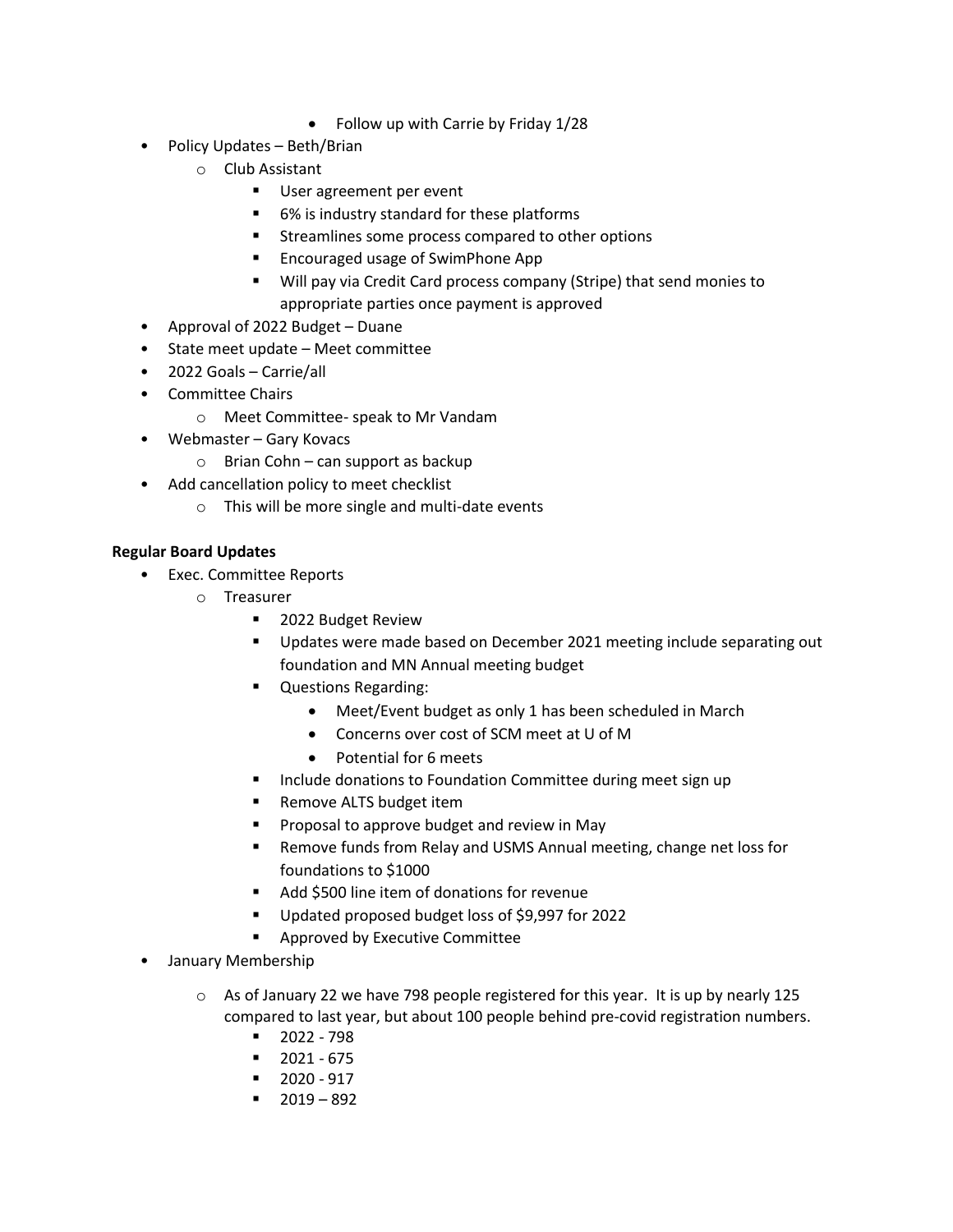

- Audit Report
	- o Finances No work yet this month
	- o Paperwork in the storage locker Reviewed all the paperwork there and tossed things out that no longer needed to be retained. Reduced storage from three boxes to one small one. Most of the material discarded was meet paperwork (backup time sheets, order of finish, etc.) from more than two years ago that did not need to be kept.
	- o Attempting to obtain backup information for most meets in 2021 (and maybe a few in 2020).
- USMS Board Update
	- o Webinars are available from Development Committee
		- Thursday ALTS webinars
- Committee Reports
	- o No Updates shared during meeting
		- Foundation Committee
			- \$210 award made for USMS Membership and club dues
	- o Membership up 125% over 2021
- MN Masters National Team
	- o Gear up for San Antonio
- T-Shirts and Apparels